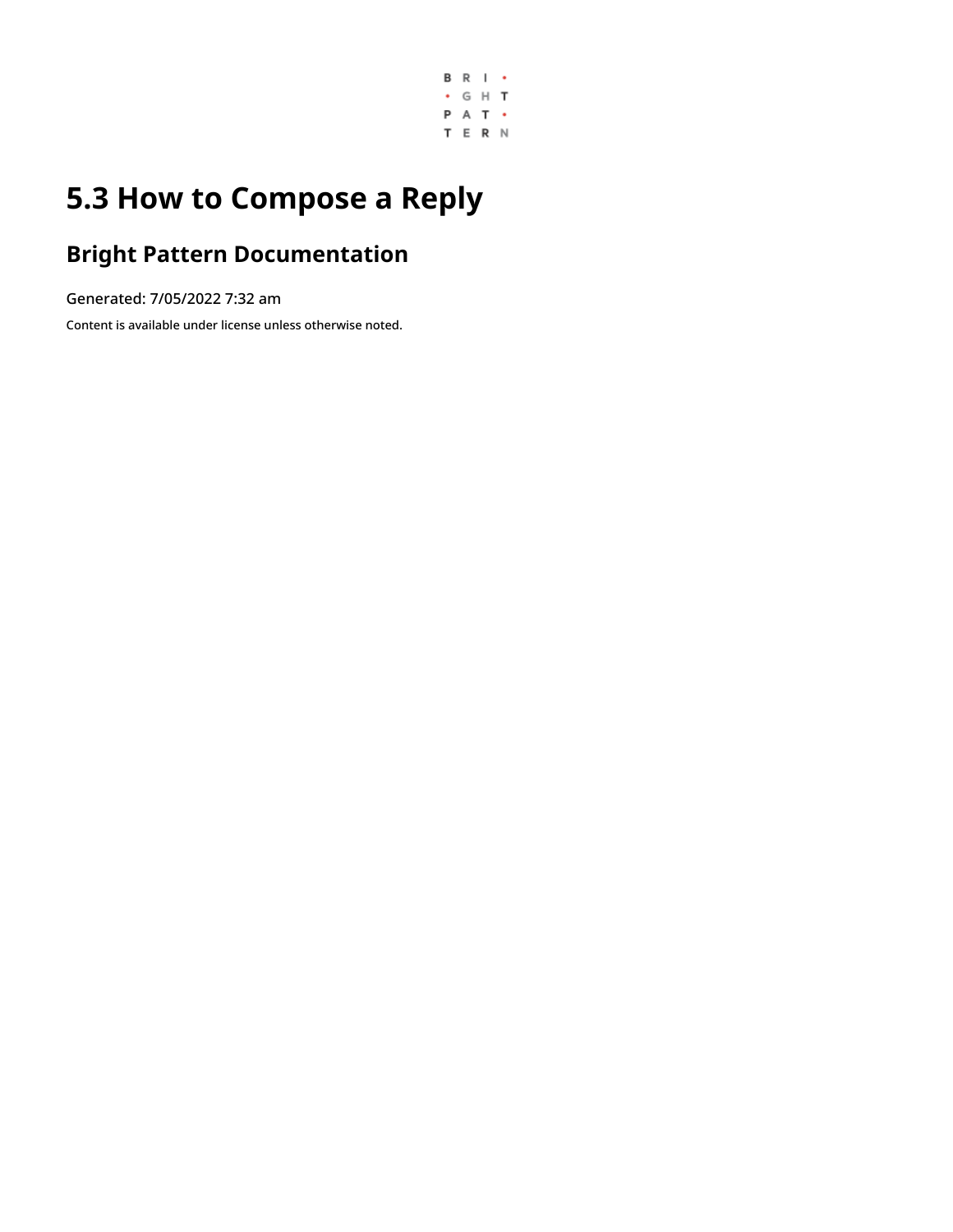#### **Table of Contents**

<span id="page-1-0"></span>

| <b>Table of Contents</b> |  |
|--------------------------|--|
| <b>Case State</b>        |  |
| <b>New</b>               |  |
| Open                     |  |
| Pending                  |  |
| Resolved                 |  |
| Closed                   |  |
|                          |  |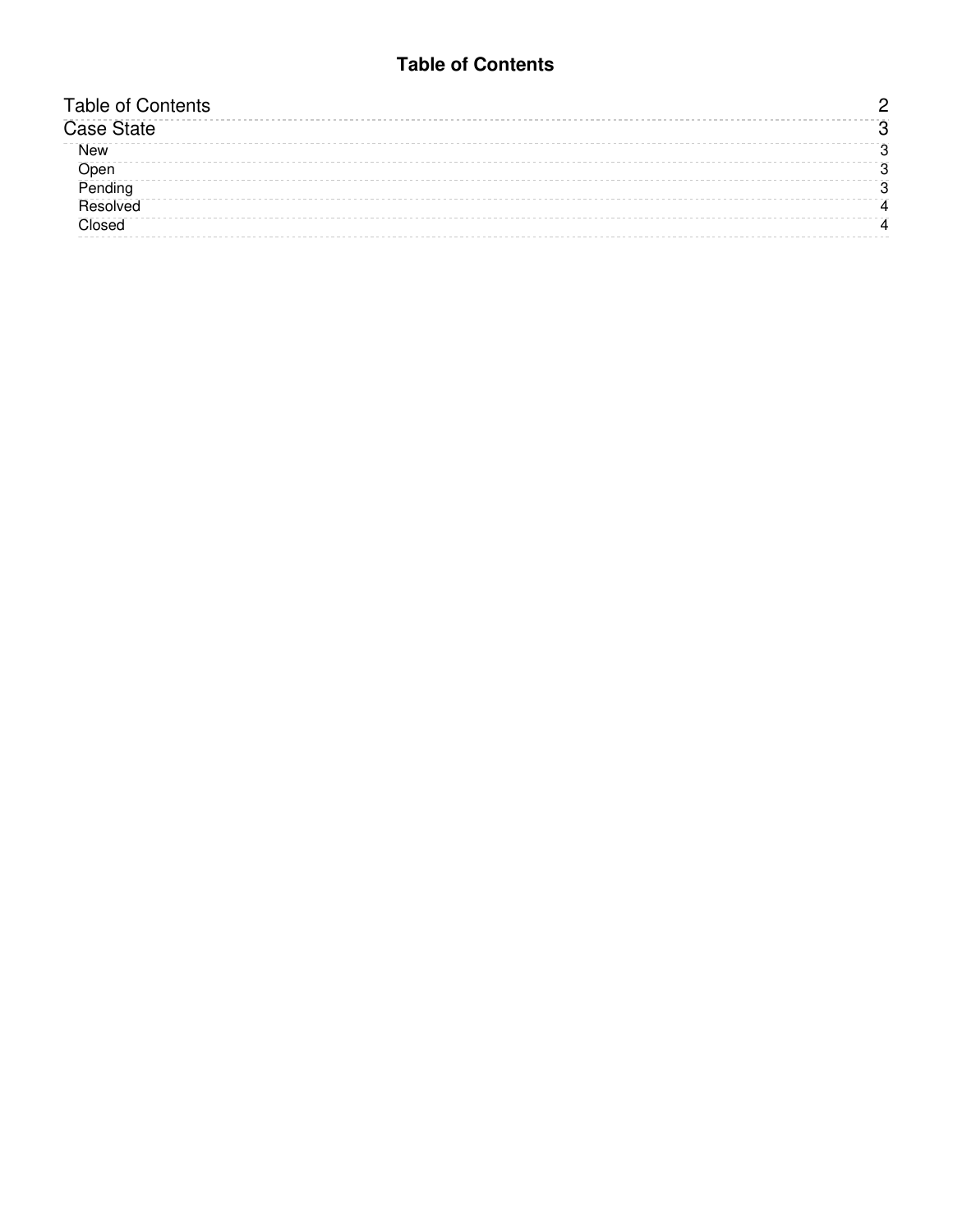1. REDIRECT [5.3:Agent-guide/Work/KnowledgeBase/Overview](https://help.brightpattern.com/5.3:Agent-guide/Work/KnowledgeBase/Overview)

## <span id="page-2-0"></span>**Case State**

Agent Desktop allows you to assign *state* to cases, which may be used to organize and classify your case workload. For more information about cases, see My Cases [Interface](https://help.brightpattern.com/5.3:Agent-guide/Work/SearchandPreviewRecords/SearchandPreviewInterface#Cases) and Search & Preview Records Interface.

The following states can be applied to cases.

#### <span id="page-2-1"></span>**New**

This state is for new, unopened cases.



## <span id="page-2-2"></span>**Open**

This state is for cases that have been opened but are not yet processed.



## <span id="page-2-3"></span>**Pending**

This state is for cases that require further action. When a case is marked as Pending, you must select a corresponding Case Pending Reason. Case Pending Reasons are defined by your system administrator and allow you to provide additional information as to why a case is pending.